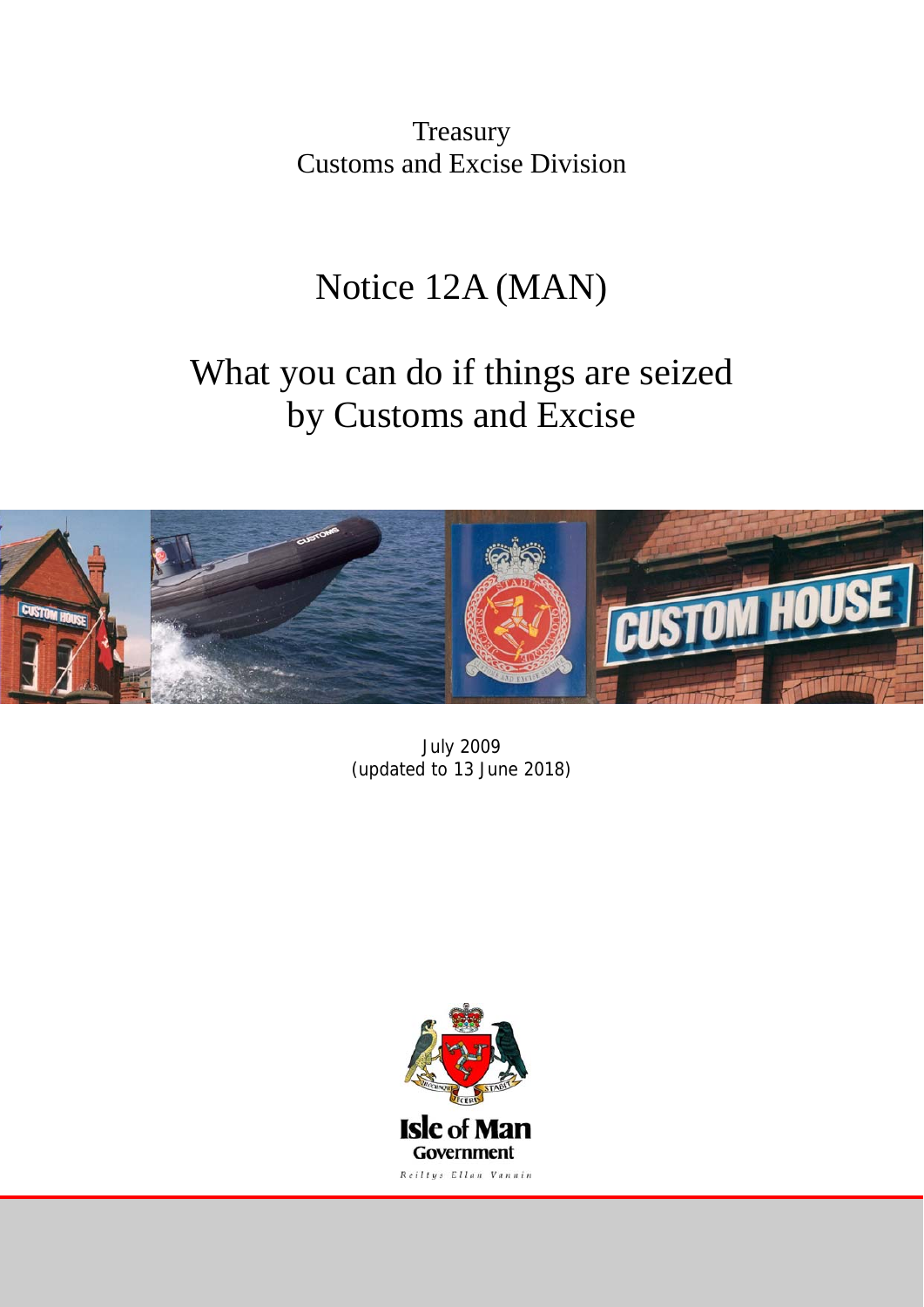## **Contents**

Foreword

Other notices on this or related subjects

- 1. Introduction
	- 1.1 What is this Notice about?
	- 1.2 What can I do now?
	- 1.3 What about my personal property?
	- 1.4 What about documents Customs and Excise have taken from me?
- 2. What if I don't think Customs and Excise had a legal right to seize the thing(s)?
	- 2.1 How do I challenge the seizure?
	- 2.2 Who can appeal against seizure?
	- 2.3 Is there a time limit?
	- 2.4 What is I miss the time limit?
	- 2.5 Where should I send the Notice of Claim?
	- 2.6 What if I am outside the United Kingdom and Isle of Man?
	- 2.7 What if I want only to appeal the seizure of some of the things seized?
	- 2.8 What if some of the seized things are owned by other people?
	- 2.9 What happens next?
	- 2.10 Are these criminal proceedings?
	- 2.11 What happens in court?
	- 2.12 Do I need legal representation in court?
	- 2.13 How long does the process take?
	- 2.14 What will happen if I am successful at the appeal hearing?
	- 2.15 How likely is it that Customs and Excise will have disposed of the seized thing?
	- 2.16 What will happen if the court finds in favour of Customs and Excise?
	- 2.17 Can I change my mind part way through the appeal process?
	- 2.18 What if I don't want to go through the appeals process but would like Customs and Excise to consider returning the seized thing?
- 3. I want Customs and Excise to return the seized thing(s)
	- 3.1 In what circumstances can I ask for the return of a seized thing?
	- 3.2 Is Customs and Excise likely to return seized thing(s)?
	- 3.3 How do I ask Customs and Excise to restore a seized thing?
	- 3.4 Where should I send a letter requesting the restoration of a seized thing?
	- 3.5 What should I include in my letter?
	- 3.6 Is there a time limit?
	- 3.7 How likely is it that Customs and Excise will have disposed of the seized thing(s)?

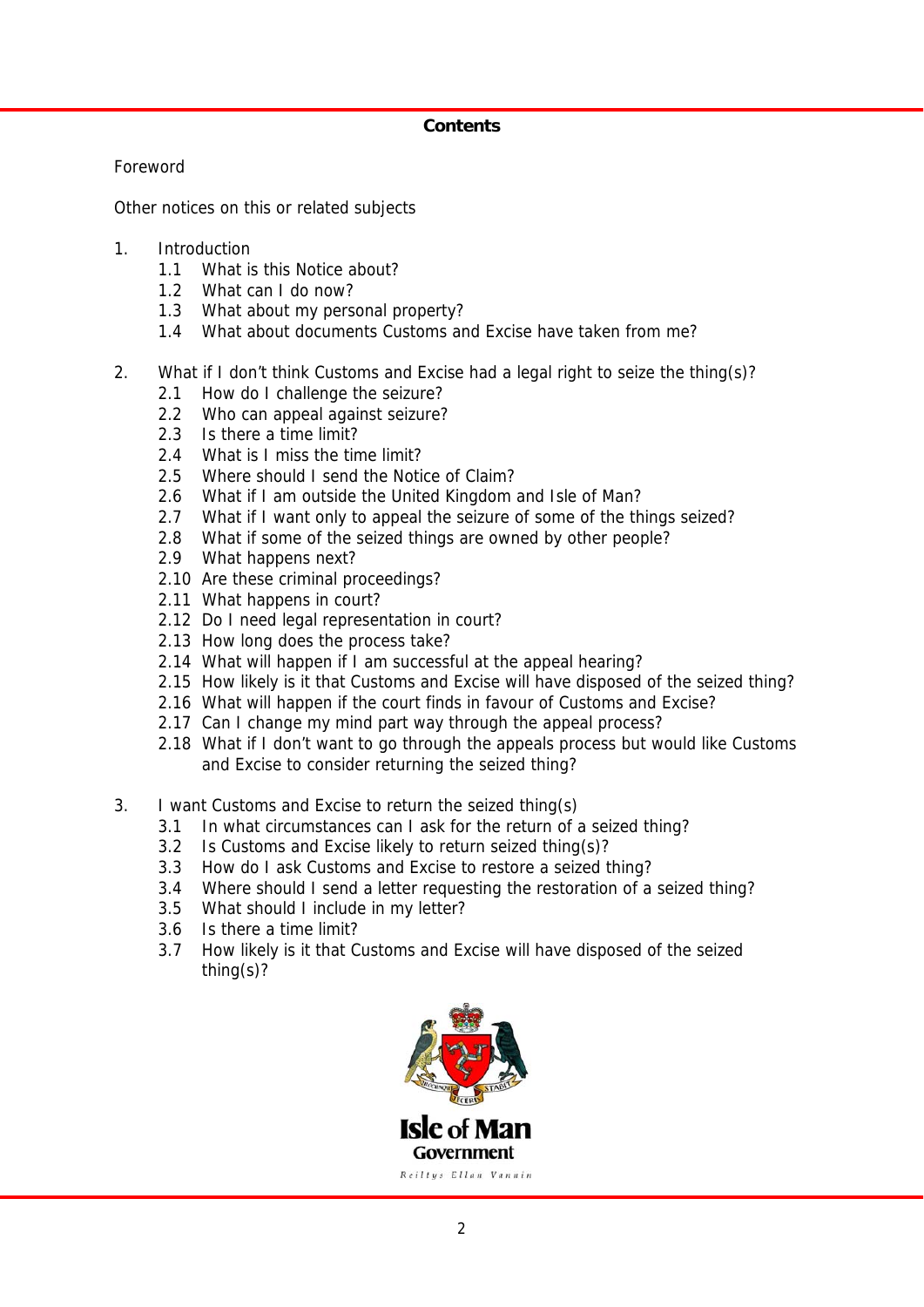- 3.8 If Customs and Excise restore the seized thing(s) will I have to pay anything?
- 3.9 What can I do if Customs and Excise refuses to restore the seized thing, or if I disagree with the conditions of its restoration?
- 3.10 How do I request a review?
- 3.11 How will the review be conducted?
- 3.12 What about time limits?
- 3.13 Can the time limit for a review to be carried out be extended?
- 3.14 What if I still disagree? Can I appeal to someone else?
- 3.15 What happens if I do not get a review decision within 45 days of requesting it but I still want to appeal to the Tribunal?
- 3.16 Can I accept an offer to restore the seized thing even if I am unhappy with the fee payable, and then ask for a review of the restoration offer?
- 3.17 Can I appeal direct to the Tribunal?
- 3.18 Can I have a restoration decision reviewed even when I am appealing against the seizure?
- 3.19 How do I appeal to the Tribunal?
- 3.20 Will my request for restoration be affected if I lose the appeal against seizure?
- 4. Complaining about the way you were dealt with by Customs and Excise
- 5. Glossary of terms used in this Notice and Privacy Note
- 6. Letter A Notice of Claim Use this letter if you want to appeal to a court against the legality of the seizure (see section 2 of this notice)
- 7. Letter B Use this letter if you want Customs and Excise to return seized things to you (see section 3 of this notice)

Do you have any comments?

If you have a complaint or suggestion

Amendments to this Notice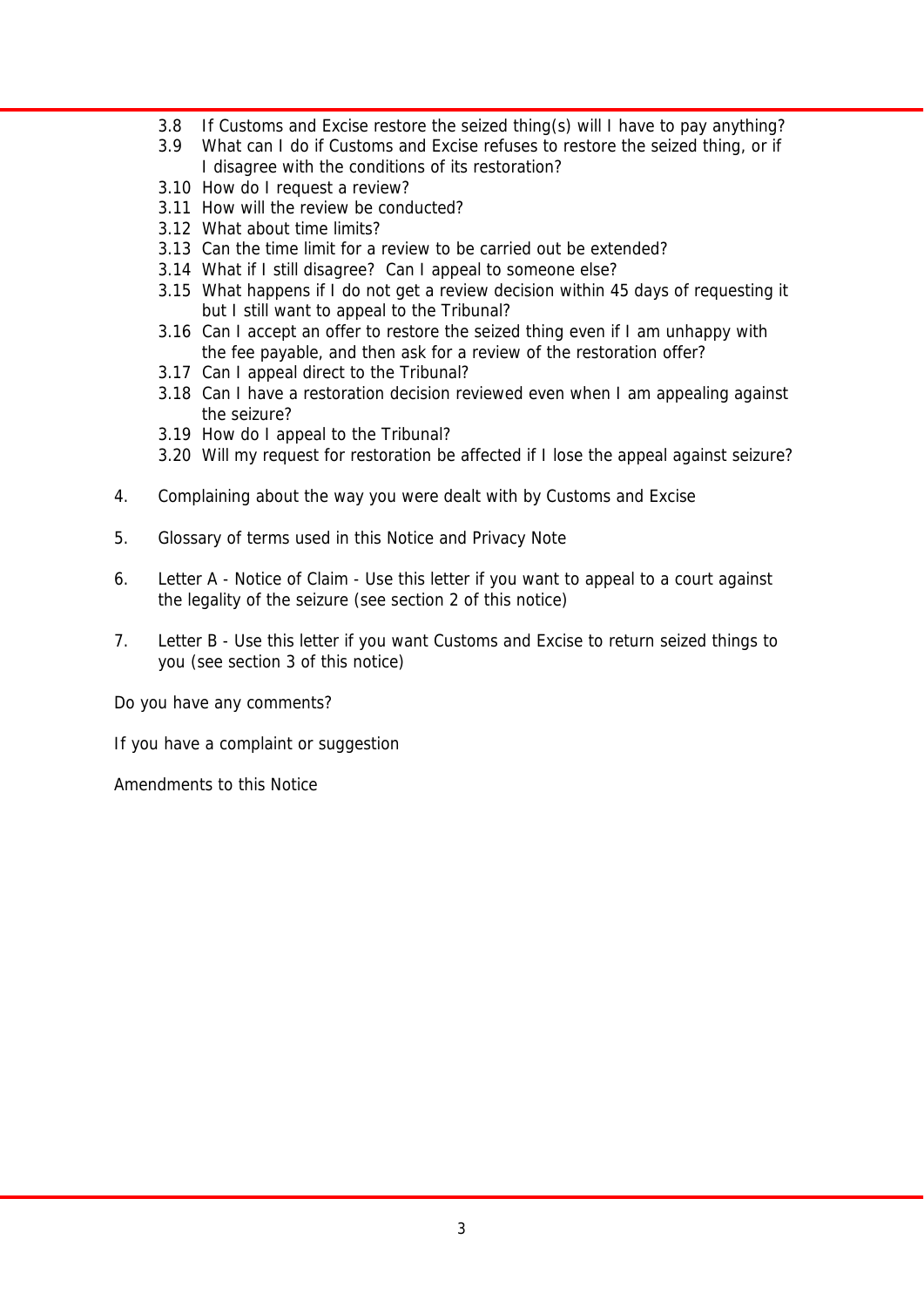## **Foreword**

If you need general advice or more copies of notices, please ring the Advice Centre on 648130.

## **Other notices on this or related subjects**

Complaints and putting things right: Fact sheet IOM C&E 1

## 1. **Introduction**

#### 1.1 **What is this Notice about?**

 This Notice gives important advice and information on what you can do following the seizure of any thing (including vehicles and other goods) by Customs and Excise. It provides information about whom to contact when you have had things seized from you.

Things seized from you are listed on either:

- A Notice of Seizure (sent to you if you or your agent were not present when the thing was seized); or
- A Seizure Information Notice on form C156 MAN (handed to you or your agent if we seized the thing in your or their presence). The reason for the seizure should have been explained to the person present at the time of seizure.

 This Notice is available both on paper and on our website. A glossary of terms used in this notice can be found at section 5.

 This Notice does not cover seizures of cash under the Proceeds of Crime Act (POCA) 2008. The receipt for seized cash gives details about how to appeal the liability to seizure of cash.

#### 1.2 **What can I do now?**

 If you have had something seized by Customs and Excise and you do not accept that we were legally entitled to seize it and/or you want us to consider returning it, you can:

a) Appeal against the legality of the seizure by sending us a Notice of Claim. (See Section 2).

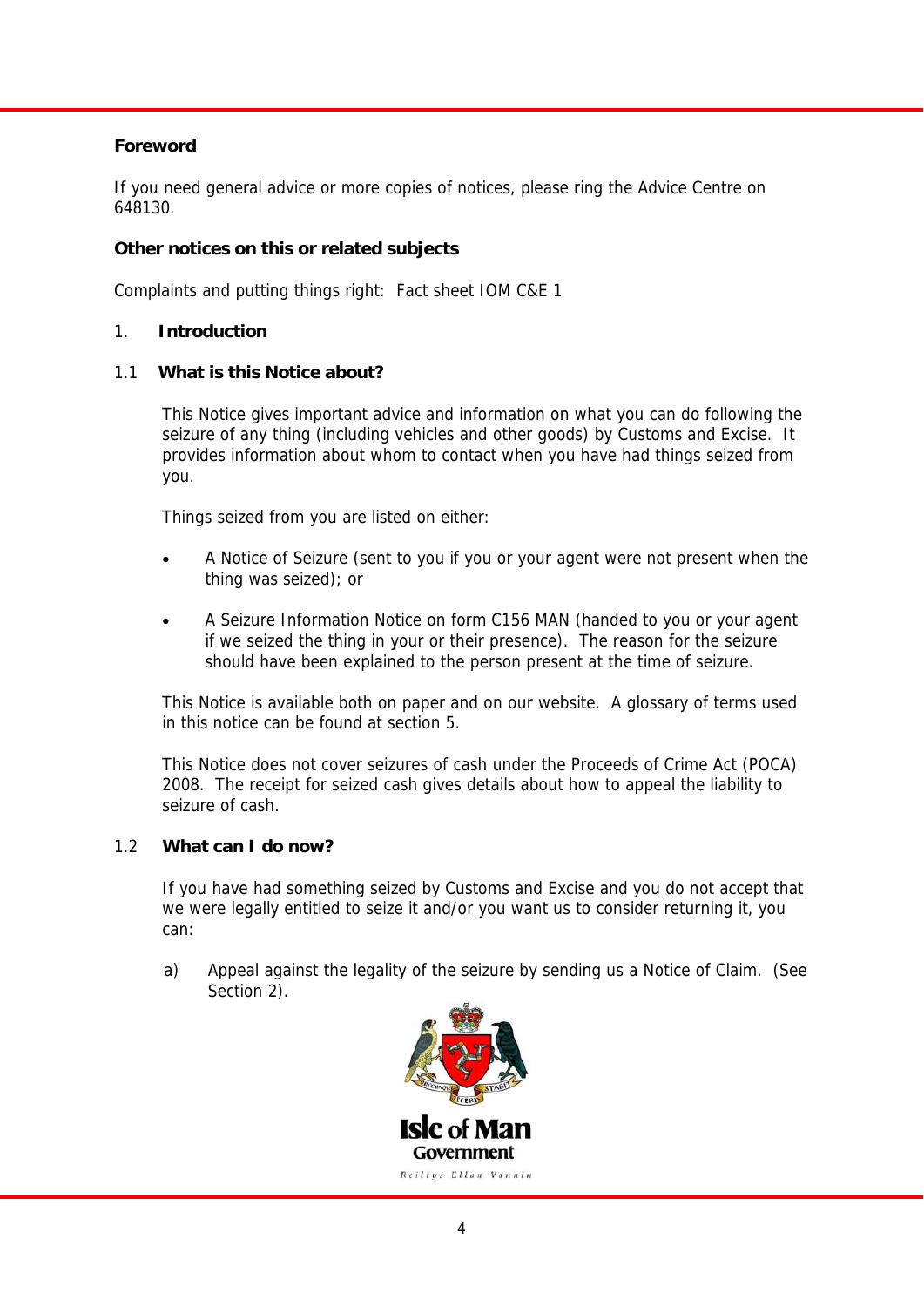Or

- b) Ask us in writing to return the thing to you, even if you accept that Customs and Excise had a legal right to seize it. This is called Restoration. There is a separate appeals process for people who are dissatisfied with decisions about returning things. This involves an internal review, followed by a right to appeal to an independent Tribunal. (See Section 3).
- Or
- c) Do both of the above at the same time by contesting the legality of the seizure and asking us to return the seized thing(s) in the meantime. (See Sections 2 and 3).

 In addition to the above you may, when appropriate, follow our complaints procedure which is about how you were dealt with as a person rather than whether things should have been seized from you or restored to you. (See Section 4).

 A notice of claim against the legality of seizure must be received by Customs and Excise **within one month of the date the seizure occurred**. You cannot claim against the legality of the seizure at a later date. Whatever you decide to do, your case will be dealt with more quickly if it is clear from the start what you are asking us to do.

 In addition to the information in this notice you may wish to obtain legal advice. You may have to pay for this.

## 1.3 **What about my personal property?**

 If we have seized your vehicle you should try to take as much of your personal property from it as you can, particularly any high value items. You will not be allowed to take any seized things. You should tell the seizing officer about any property you are unable to take so that it can be recorded. Smaller items will be placed in a sealed bag.

 Write to the address shown on the outside back cover of this Notice to arrive **within 45 days** to arrange the collection of any property you could not take with you. Please mark the envelope "Personal Property". You **must** collect or make arrangements for collection of your personal property within a reasonable period. **(2 months from the date of seizure). If you have not collected your personal property within 2 months, it'll be disposed of.** 

## 1.4 **What about documents Customs and Excise have taken from me?**

 If you are present at the time of seizure we will, whenever possible, give you copies of any documents that we take from you. If you did not receive copies, please contact the officer at the address shown on the outside back cover of this Notice or, if none is shown, the address on the Seizure Information Notice (C156 MAN) or the Notice of Seizure to arrange for copies to be sent to you.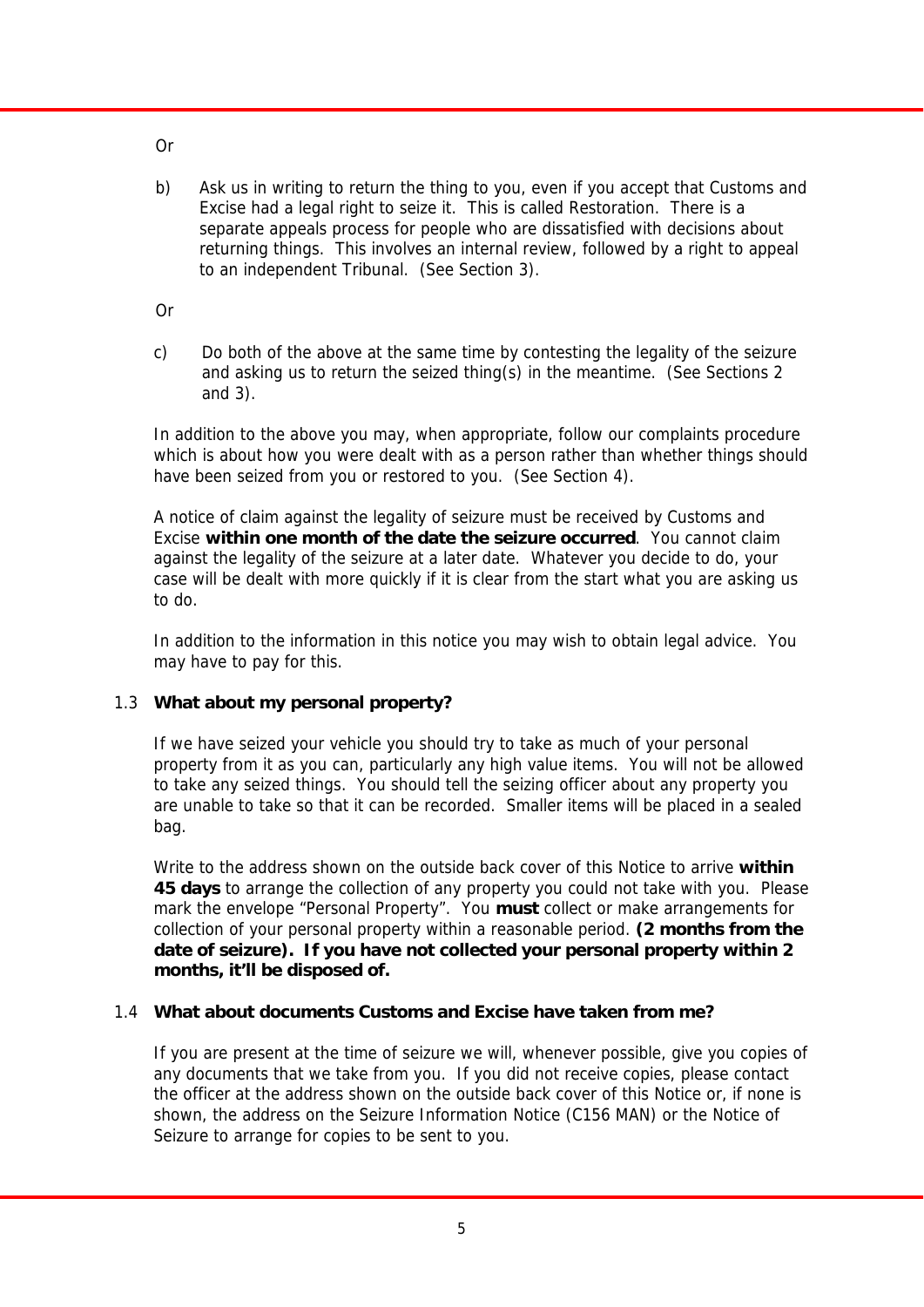## **2. What if I don't think Customs and Excise had a legal right to seize the thing(s)?**

 If you believe that the thing was not liable to seizure you must challenge the legality of the seizure. You may believe that Customs and Excise had no legal right to seize it because for example:

- goods were within your statutory allowance,
- excise goods were for your own use or to be given away,
- goods were not prohibited or restricted, or
- a vehicle was running on duty-rebated fuel (e.g. red diesel) which it was allowed to use.

## 2.1 **How do I challenge the seizure?**

 You can challenge the seizure by sending us a Notice of Claim setting out your reasons for appeal. In legal terms, by sending a Notice of Claim you are asking us to start condemnation proceedings in a court, (usually before the Deputy High Bailiff). You may use Letter A in Section 6 of this notice to challenge the seizure but if you prefer to write in your own words, you should make it clear why you believe we were wrong to seize the thing. You must include your full name and address and any Customs and Excise reference you have been given. Use continuation sheets where necessary to include all required information. It is recommended that if you post a Notice of Claim that you use a registered or recorded service that provides you with proof of postage.

#### 2.2 **Who can appeal against seizure?**

 Only the owner of the goods at the time of seizure can challenge the legality of the seizure. The owner can ask someone else to submit a Notice of Claim for them, but it must include or be accompanied by a signed authority for them to act on behalf of the owner. Failure to include such an authority could result in delay.

#### 2.3 **Is there a time limit?**

 Yes. Customs and Excise must receive your Notice of Claim within one calendar month of the date of seizure or the Notice of Seizure.

#### 2.4 **What if I miss the time limit?**

 If a valid Notice of Claim is not received within one calendar month of the date of the seizure or the Notice of Seizure then the legality of the seizure is confirmed. This is a matter of law. **You will no longer be able to challenge the legality of the seizure**.

#### 2.5 **Where should I send the Notice of Claim?**

It is important that you send your Notice of Claim to Customs and Excise at: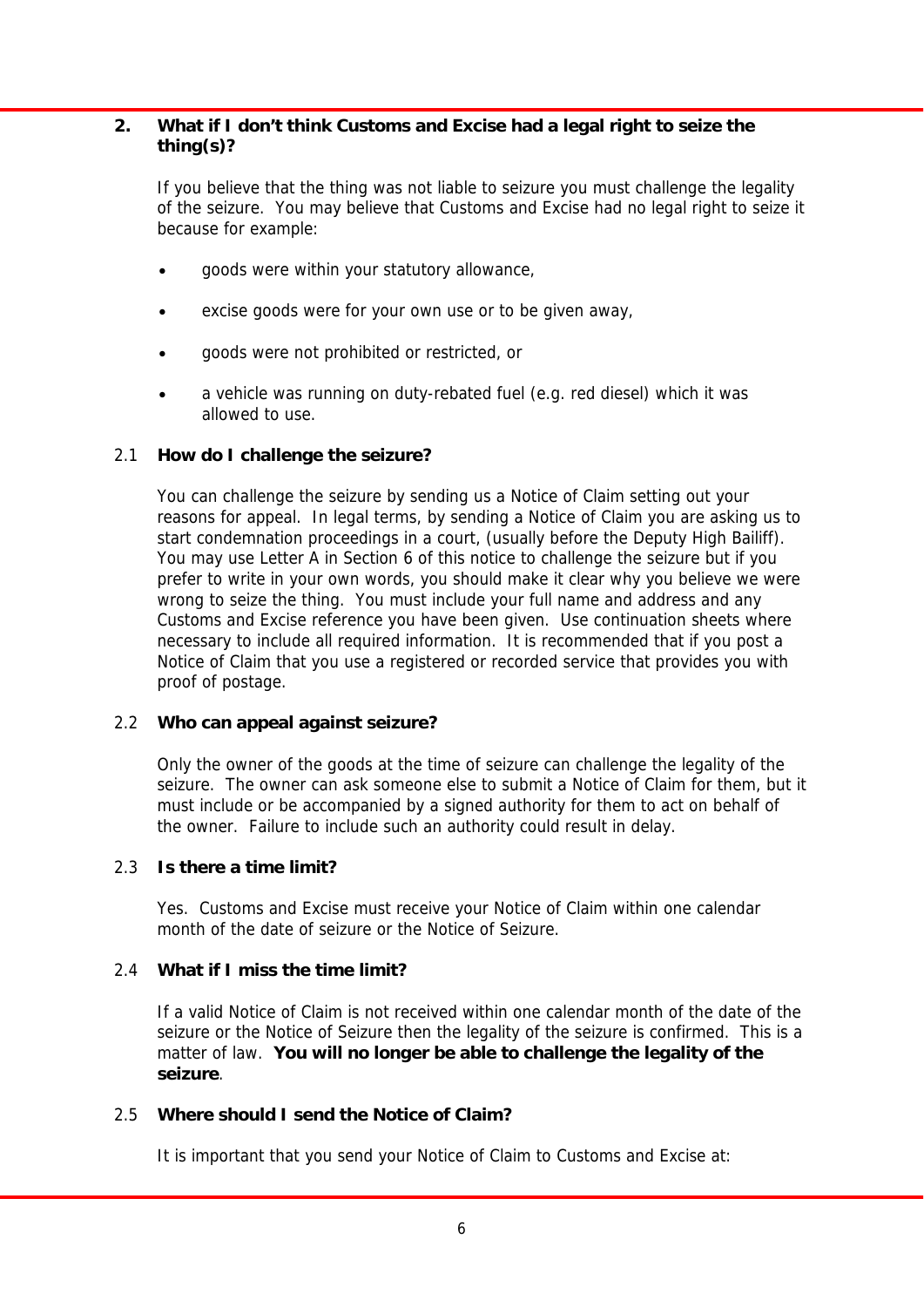Isle of Man Customs and Excise PO Box 6 Custom House North Quay **Douglas**  Isle of Man IM99 1AG

 Please send as much information as you can so that your Notice of Claim can be sent to the correct person to deal with your case.

## 2.6 **What if I am outside the United Kingdom and Isle of Man?**

 If you are outside the United Kingdom or the Isle of Man you must provide, within the time limit, the name and address of an advocate in the Island instructed to accept the service of legal documents and act on your behalf.

#### 2.7 **What if I want only to appeal the seizure of some of the things seized?**

 You must state exactly which things are the subject of your appeal. Be as specific as possible including quantities - for example, weight of rolling tobacco, number of cigarettes or litres of beer, wine or spirits and brand names if possible.

#### 2.8 **What if some of the seized things are owned by other people?**

 Every person who want to appeal the seizure of a thing **must** send a Notice of Claim to us within the time limit.

If you want to write a joint letter each person must:

- Sign giving full name and addresses;
- State, where appropriate, which of the seized things are the subject of individual appeals; and
- Use continuation sheets where necessary to include **all required information**.

#### 2.9 **What happens next?**

 Upon receipt of a Notice of Claim we will apply to the Court for an appeal hearing. You will receive a summons from the court telling you when and where the hearing will take place - normally at the court nearest to where the things were seized. We will give you a written decision unless you have already been given a decision at, for example, the time of seizure. This process is called restoration (see Section 3).

#### 2.10 **Are these criminal proceedings?**

 No. Appeals against seizure are civil proceedings mainly concerned with establishing whether the thing subject to the appeal was liable to seizure. You will not have a criminal record just because the court finds the things liable to seizure.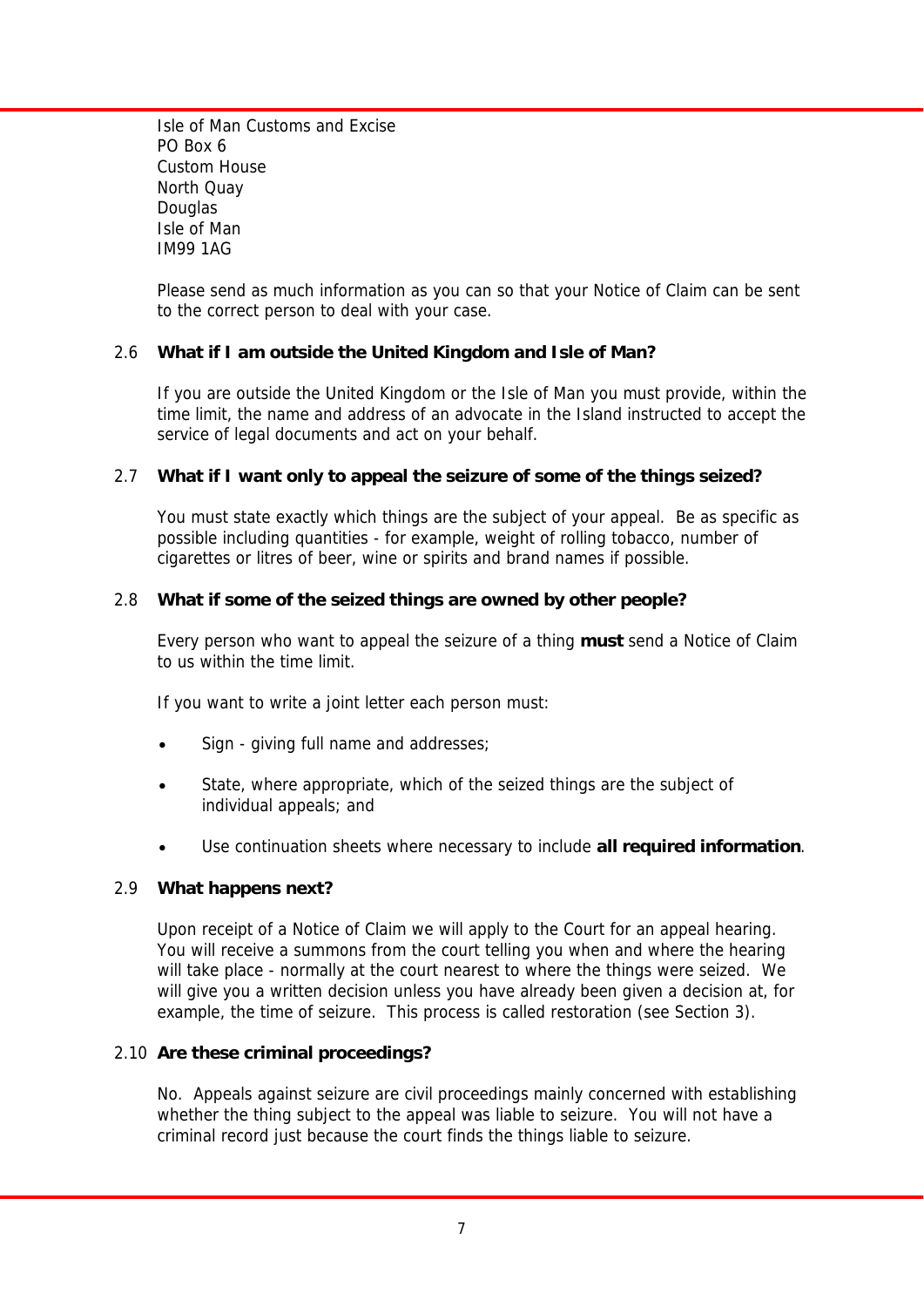#### 2.11 **What happens in court?**

 You will be asked to confirm on oath that you were the owner of the thing at the time it was seized. We will present our evidence as to why we think the thing was liable to seizure. You will be able to tell the court why you think it was not liable to seizure. The court will then decide in favour of one or other party. The court may also consider, where appropriate, whether we have acted in a proportionate way in not returning the thing to you.

## 2.12 **Do I need legal representation in court?**

 No. You don't have to be legally represented in court but you may want to instruct an advocate (normally at your own expense) to act on your behalf.

#### 2.13 **How long does the process take?**

 The process of appeal against seizure can take several months from the date you send your Notice of Claim until the court hearing. The court hearing itself will normally take less than a day.

#### 2.14 **What will happen if I am successful at the appeal hearing?**

 If the court finds in your favour the thing or any restoration fee that you have paid will be returned to you. If we have already disposed of the seized thing we will pay you an amount equivalent to its market value at the time of seizure (e.g. the price you paid abroad). You may also submit a claim at the court for your costs in relation to the hearing (for example travel to and from the court, legal fees, photocopying etc).

#### 2.15 **How likely is it that Customs and Excise will have disposed of the seized thing?**

 We will dispose of perishable goods (including tobacco and beer and all food products) as quickly as possible. We will normally begin to dispose of non-perishable things (such as vehicles and spirits) 45 days after the date of seizure unless we have received an appeal against seizure, in which case they will normally be retained by us until the seizure appeal process is concluded.

#### 2.16 **What will happen if the court finds in favour of Customs and Excise?**

 If the court finds in favour of Customs and Excise it will make an order which makes to goods forfeit. The court may also order you to pay costs.

#### 2.17 **Can I change my mind part way through the appeal process?**

 Yes. You can withdraw your appeal against seizure of a thing at any stage by writing to us but you may still be liable to pay some of our costs if the case is well advanced. If you withdraw your appeal against seizure this will not affect any request for restoration (see Section 3) but the legality of the seizure will have been established and you will be unable to challenge it during any subsequent consideration of a request for restoration.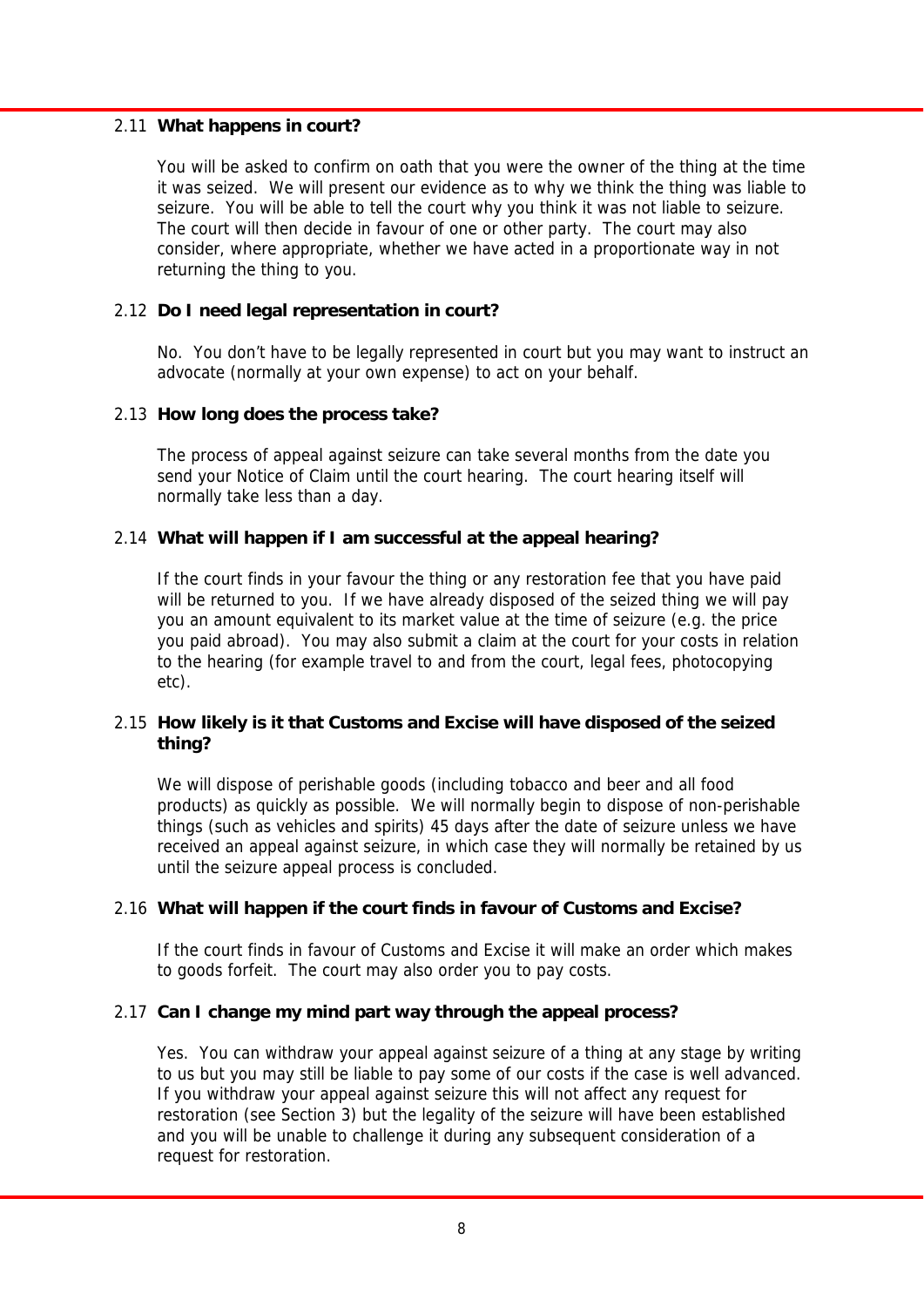## 2.18 **What if I don't want to go through the appeals process but would like Customs and Excise to consider returning the seized thing?**

 If you do not lodge an appeal against the legality of the seizure by submitting a valid Notice of Claim within the time limit, ownership of the seized thing will automatically pass to Customs and Excise and you will be unable to challenge the legality of the seizure at a later date. However, if you accept that the thing was legally seized, you can still ask us to consider returning the seized thing (see Section 3).

## 3. **I want Customs and Excise to return the seized thing(s)**

#### 3.1 **In what circumstances can I ask for the return of a seized thing?**

You can ask us to consider returning the seized thing even if:

- you accept that it was liable to seizure; or
- you have already challenged the seizure and you are waiting for a court hearing; or
- the time limit for challenging the seizure has expired and ownership of the thing has passed automatically to Customs and Excise; or
- you don't accept that it was liable to seizure but you do not wish to challenge the legality of the seizure.

 This process is called **restoration**. If you maintain that a seized thing should not have been seized you **cannot** rely on that as a reason for it to be returned to you. In those circumstances you **must** also challenge the legality of the seizure as set out in Section 2.

 If the seizure involves a vehicle you may be given a restoration decision for the vehicle at the time of seizure or after we have received a valid Notice of Claim notifying us that you wish to contest the seizure (see Section 2).

#### 3.2 **Is Customs and Excise likely to return seized thing(s)?**

 Our general policy is **not** to return seized excise goods (such as alcohol or tobacco products), vehicles used for commercial smuggling or any seized prohibited thing (such as illegal drugs, offensive weapons or endangered plant and animal species). However, we will consider all requests taking into account all relevant facts.

#### 3.3 **How do I ask Customs and Excise to restore a seized thing?**

 You should make your request for restoration in writing although the seizing officer **may** make you an offer to restore the thing at the time of seizure (for example, on humanitarian grounds).

 You can use Letter B in Section 6 of this Notice or, if you prefer to write in your own words, you must make it clear that you want the seized thing restored to you.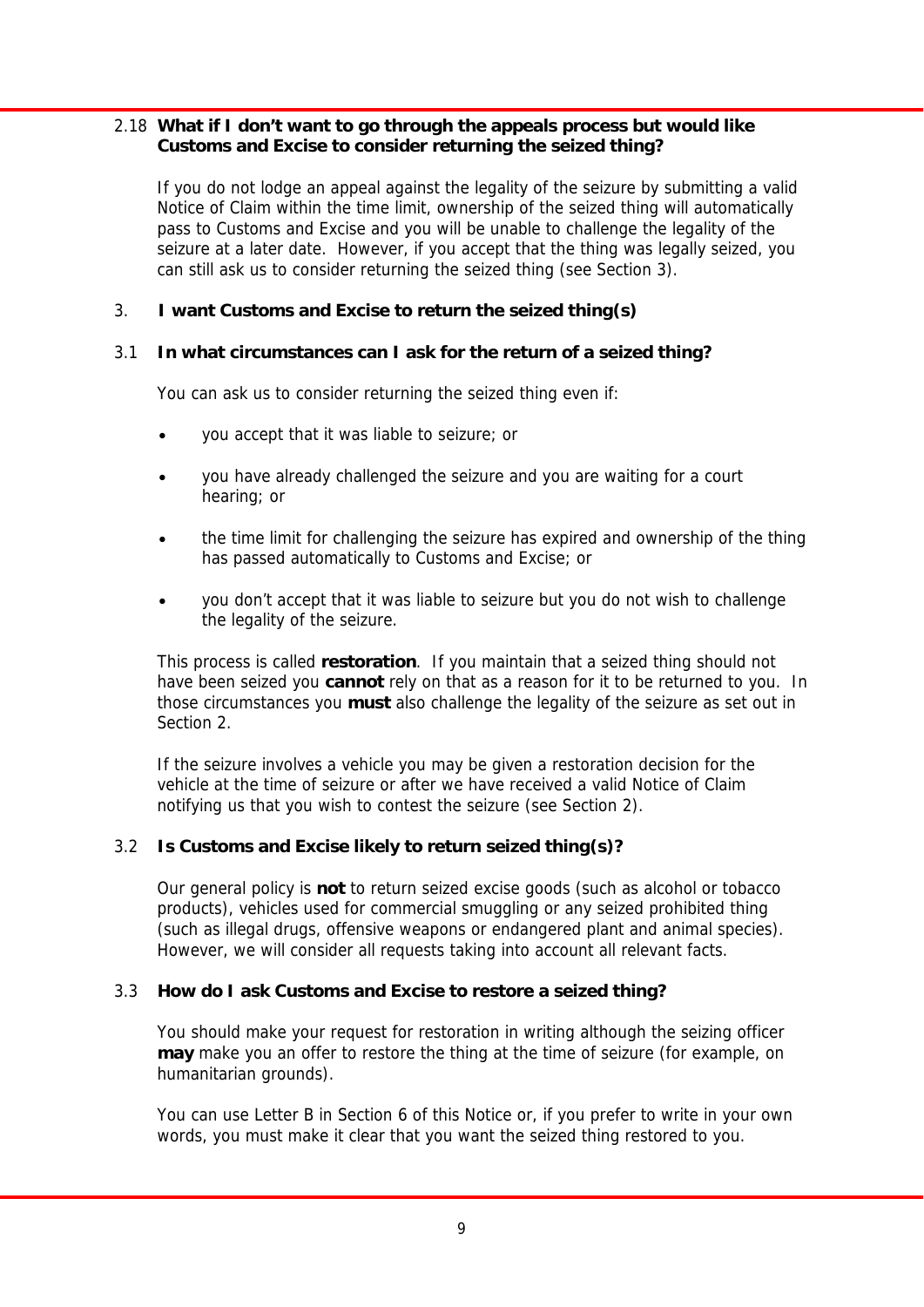## 3.4 **Where should I send a letter requesting the restoration of a seized thing?**

It is important that you send your request for restoration to the address below:

 Isle of Man Customs and Excise PO Box 6 Custom House North Quay Douglas Isle of Man IM99 1AG

 If you send your request elsewhere it could delay the processing of the request. Please send as much information as you can so that your letter can be sent to the correct person to deal with your case.

## 3.5 **What should I include in my letter?**

 Explain why you think the thing should be restored to you. Tell us the full circumstances and enclose any available evidence to support your claim. If your reason for asking for restoration is simply because you think that it should not have been seized, you **must** also appeal against the legality of the seizure (see section 2). If the court concludes it was not lawful, the seized thing (or any amount paid if we have already agreed to restore it) will be returned to you in accordance with paragraph 2.14).

 You should also enclose proof of ownership of the thing (such as purchase receipts). A copy of a vehicle registration document is useful but in the United Kingdom it shows only the registered keeper who may not be the legal owner. We will normally only restore a thing to its rightful owner but will take into consideration arrangements with third parties. You should give your full name and address and quote any Customs and Excise reference number shown on the Seizure Information Notice (C156 MAN) or Notice of Seizure. We will normally respond within 10 working days.

#### 3.6 **Is there a time limit?**

 There is no time limit prescribed by law but we would normally expect to receive a request for restoration of a seized thing within one month of the date of seizure or the Notice of Seizure. However, if we have not heard from you within 45 days we will begin disposing of non-perishable seized things. Once they have been disposed of a decision on restoration will not normally be given.

#### 3.7 **How likely is it that Customs and Excise will have disposed of the seized thing(s)?**

 We will dispose of seized perishable goods (including tobacco, beer and all food products) as quickly as possible. We will normally begin to dispose of non-perishable things (such as vehicles and spirits) 45 days after the date of seizure unless we receive a request for their restoration in the meantime, in which case they will normally be retained by us until the restoration matter is fully concluded. However, older cars will normally be disposed of once a restoration request has been considered and refused (i.e. before any restoration appeal process is concluded - see also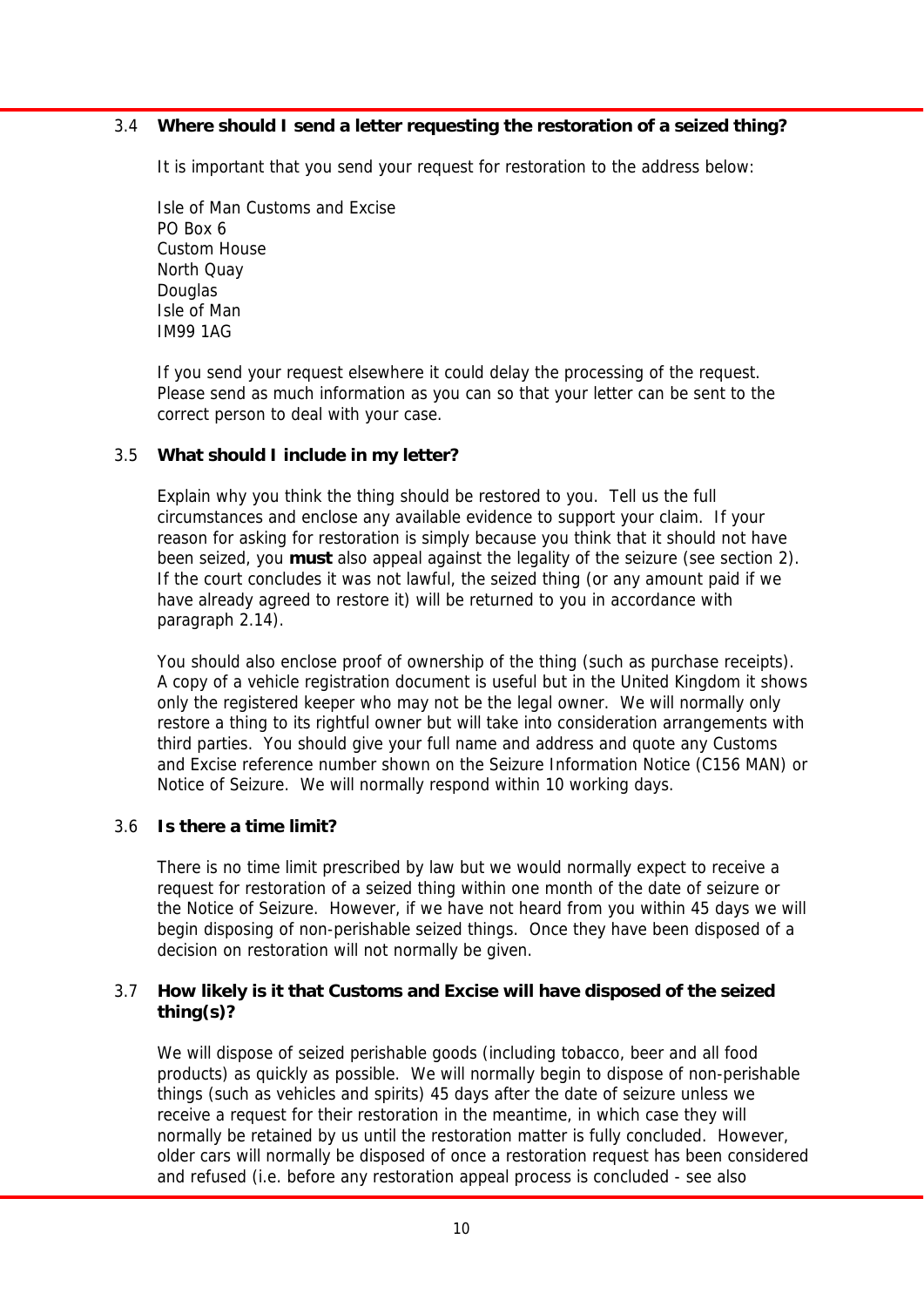paragraphs 2.15 and 3.11). If we decide that we should restore the seized thing but have in the meantime disposed of it, we will normally offer you an appropriate payment instead.

## 3.8 **If Customs and Excise restore the seized thing(s) will I have to pay anything?**

 If we do offer to restore a seized thing this will normally be on payment of a fee. Any such fee will vary depending on the specific circumstances. We may also ask you to pay any duty and/or VAT due.

## 3.9 **What can I do if Customs and Excise refuses to restore the seized thing, or if I disagree with the conditions of its restoration?**

 When we give you our restoration decision we will explain how you can request a review of that decision if you do not agree with it. An impartial Review Officer will consider your case. The Review Officer, who can confirm, vary or withdraw the original decision, will be independent of both the officer who seized the thing and the officer who made the original decision.

#### 3.10 **How do I request a review?**

 The notification of a restoration decision will normally contain a paragraph which briefly sets out your rights, the time limit (see 3.12) and gives advice on how to request a review. Your request should clearly set out the reasons why you disagree with the decision. It will be helpful if you can attach a copy of the notification or include details of any reference. The Review Officer will acknowledge receipt of your application for a review and will confirm the expiry date of the 45 day period for conducting the review.

#### 3.11 **How will the review be conducted?**

 The Review Officer will call for all the papers from the Officer who issued the decision and may discuss the reasons for the decision with him or her. The Review Officer may need to contact you to clarify any points or seek further information. The review stage, though mandatory, is not intended to be complex or to require professional representation. Nevertheless, if you choose to employ professional advisers you should bear in mind that you will be responsible for their charges. If you do so we will ask you to confirm that they are representing you. We will advise you in writing of the outcome of the review and of any further rights of appeal.

#### 3.12 **What about time limits?**

- **You** have up to **45 days** from the date we issue our decision on restoration to write and ask us to review it (we will normally tell you if our decision is appealable).
- **We** then have up to **45 days** from the receipt of your letter requesting us to review our decision to carry out a review and notify you of the outcome.
- If, following the review, you still wish to pursue the matter you have **30 days** from the date of the review decision to lodge your appeal with the Tribunal.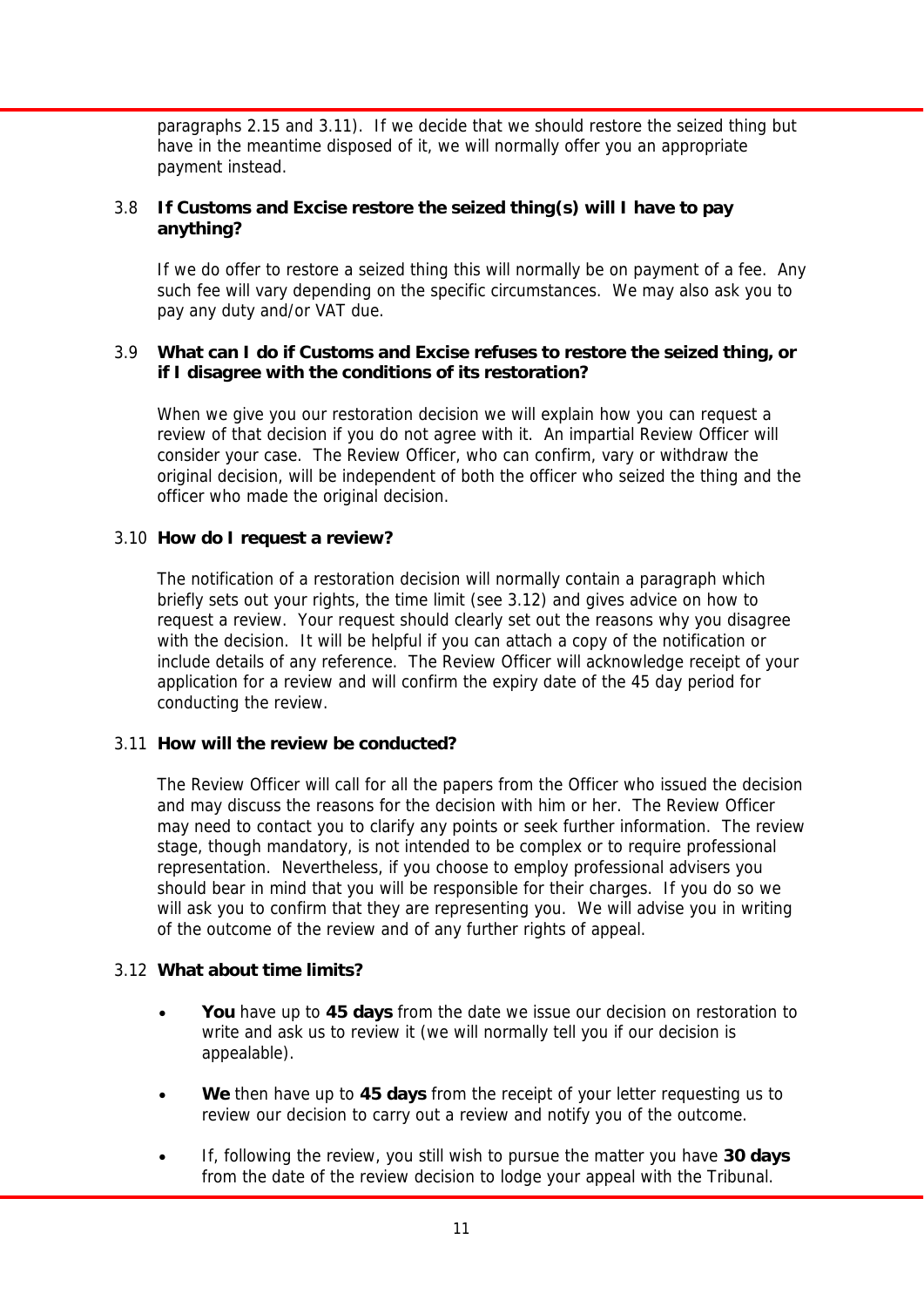If you request a review outside of the statutory 45 day time limit you must be able to show 'reasonable excuse' as to why your request is outside the time limit - for example because of ill health or bereavement. You should include your reasons, in writing, with your request.

 If your request for an 'out of time' review is refused you may, within 30 days from the date we issue our refusal letter, appeal against our refusal.

## 3.13 **Can the time limit for a review to be carried out be extended?**

 If we do not complete a review within 45 days then this can be extended, by mutual agreement, by up to another 30 days.

## 3.14 **What if I still disagree? Can I appeal to someone else?**

 Yes. If you disagree with the Review Officer's decision you have the right to appeal to the Tribunal, which is independent of Customs and Excise.

#### 3.15 **What happens if I do not get a review decision within 45 days of requesting it but I still want to appeal to the Tribunal?**

 If we do not complete the review within 45 days and there has not been agreement to extend the review time then:

- The original decision stands; and
- You have the right to lodge an appeal with the Tribunal.

 If the 30 day time limit has expired for you to lodge an appeal to the Tribunal then you must apply direct to the Manchester Tribunal Centre for an extension of time in which to lodge an appeal. Tribunal Service appeal forms are available from the Tribunals Service website (http://www.justice.gov.uk/about/hmcts). You can also phone the Tribunals Service for copies or write to the Tribunals Service.

#### 3.16 **Can I accept an offer to restore the seized thing even if I am unhappy with the fee payable, and then ask for a review of the restoration offer?**

 Yes. If you accept the restoration offer, pay the restoration fee, and take back possession of the seized thing but you consider the fee to be unreasonable, you can ask for a review of the restoration decision. If you remain dissatisfied you may then appeal the 'reviewed' decision to the Tribunal. However you will not be able to challenge the legality of the seizure (Section 2) **unless** we receive a valid Notice of Claim within one month of the date of seizure.

#### 3.17 **Can I appeal direct to the Tribunal?**

 No. You must first ask Customs and Excise to review the original decision. You cannot appeal to the Tribunal until this process has been completed. Note, however, that you can appeal direct to the Tribunal if the Review Officer has been unable to reach a decision within the 45 day time limit and you have not been able to mutually agree an extension.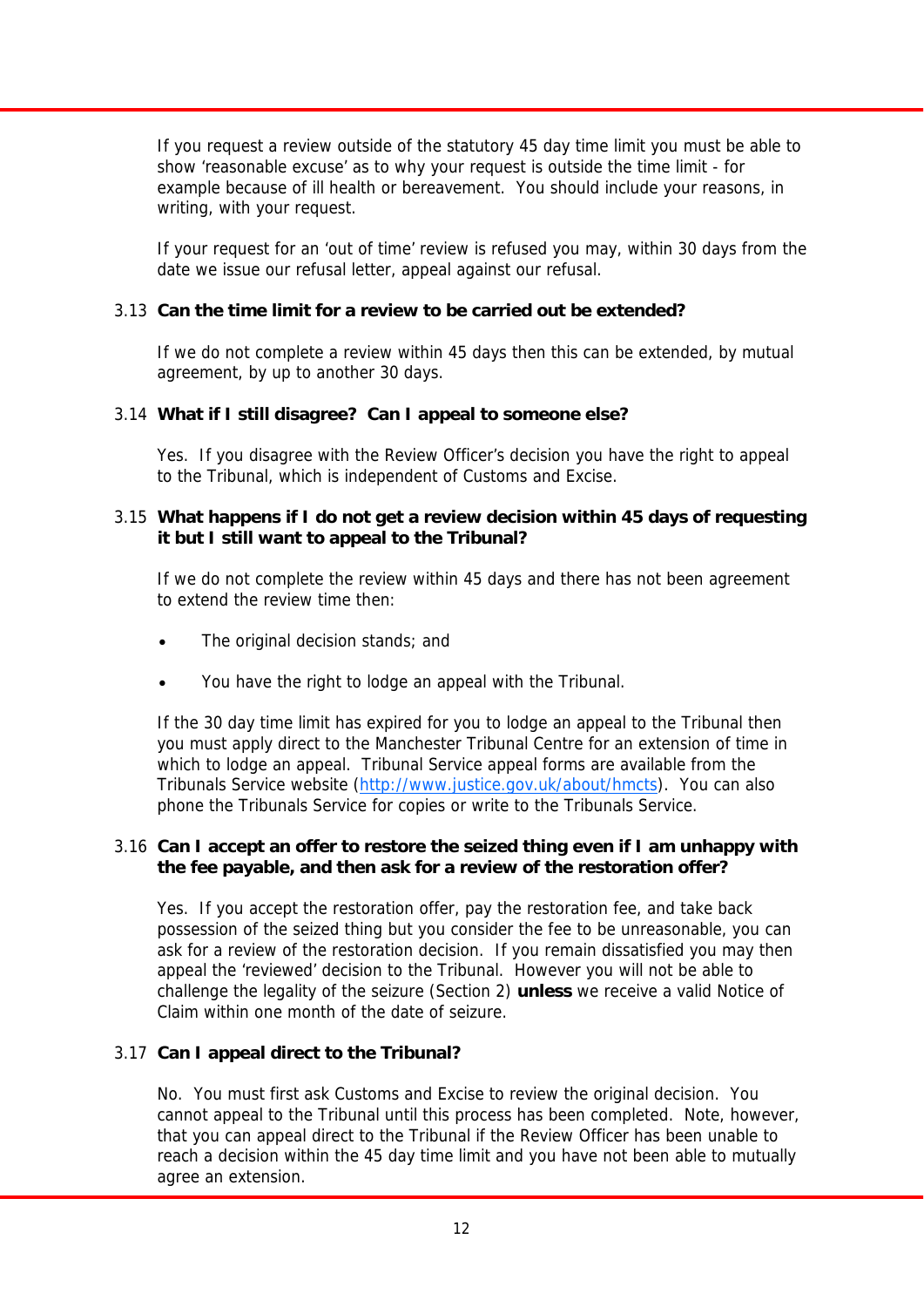## 3.18 **Can I have a restoration decision reviewed even when I am appealing against the seizure?**

 Yes. You can submit a Notice of Claim against the seizure (Section 2) and still receive a restoration decision that can then be reviewed prior to the condemnation proceedings in court. If you are dissatisfied with the reviewed decision you may then appeal the reviewed decision to the Tribunal. We would normally ask for any Tribunal hearing to be deferred until the condemnation proceedings have been concluded.

## 3.19 **How do I appeal to the Tribunal?**

 The Tribunals publish explanatory leaflets that set out how to lodge a Notice of Appeal. You are strongly advised to read the relevant leaflet, which also gives details of the procedures leading up to a hearing, what happens at a hearing and how applications for costs are treated. You can obtain these leaflets together with the appropriate appeal form from the Manchester Tribunal Centre.

 A copy of the original decision and a copy of any letter notifying you of the outcome of the review by Customs and Excise **must** also accompany your appeal to the Tribunal. Your appeal to the Tribunal should be sent to the Manchester Tribunal Centre and **not** to Customs and Excise.

#### 3.20 **Will my request for restoration be affected if I lose the appeal against seizure?**

 No. Losing an appeal against the legality of the seizure does not affect any simultaneous request for the restoration of the thing.

#### 4. **Complaining about the way you were dealt with by Customs and Excise**

 If you are unhappy about the way you were dealt with or about the behaviour of our officers you may make a complaint to the officer or make your complaint in writing to the Collector of Customs and Excise. This is entirely separate from the appeals procedures in sections 2 and 3 which deal with the things seized from you and the reasons they were seized. The complaints procedure is about how you were dealt with as a person rather than whether things should have been seized from you or restored to you.

| Glossary   |                                                                                                                                                                   |
|------------|-------------------------------------------------------------------------------------------------------------------------------------------------------------------|
| Seizure    | The physical act of Customs and Excise taking possession of<br>a thing which they believe to be liable to forfeiture under<br>the customs and excise Acts.        |
| Forfeiture | The legal act, whether by order of a court or by passage of<br>time (if there is no appeal) which transfers ownership of a<br>seized thing to Customs and Excise. |

#### 5. **Glossary of terms used in this Notice**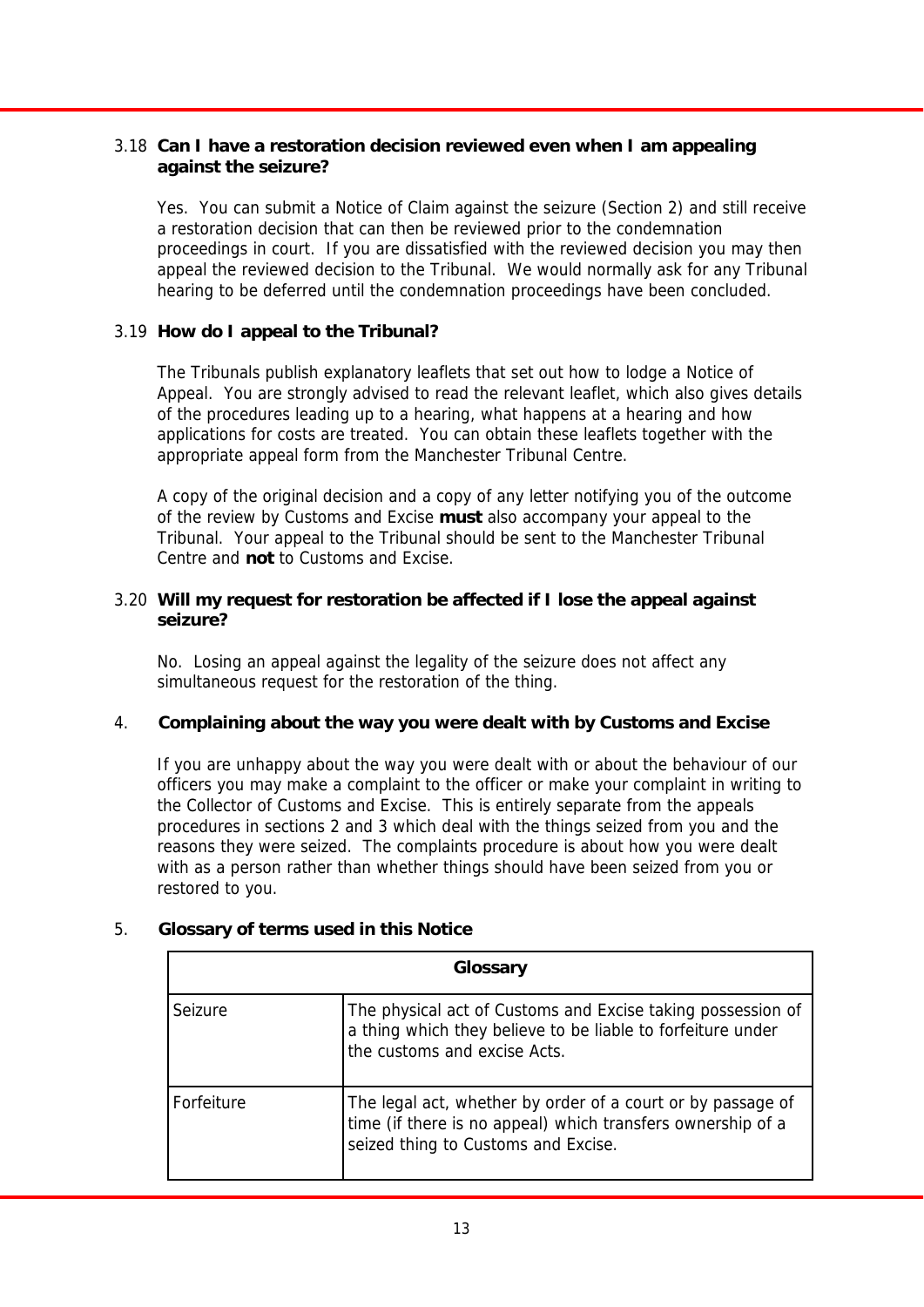| Notice of Claim             | A letter formally appealing against the seizure of a thing by<br>Customs and Excise. Legal ownership of the seized thing<br>will pass automatically to Customs and Excise within one<br>month of the date of seizure if a Notice of Claim is not<br>submitted. See paragraph 2.1. |
|-----------------------------|-----------------------------------------------------------------------------------------------------------------------------------------------------------------------------------------------------------------------------------------------------------------------------------|
| Condemnation<br>proceedings | The legal term for an appeal against the seizure of a thing<br>by Customs and Excise. Condemnation proceedings will<br>establish whether or not legal ownership of the seized thing<br>will pass to Customs and Excise. See paragraph 2.1.                                        |
| Restoration                 | A means by which Customs and Excise can return a seized<br>thing to its owner, usually for a sum of money.                                                                                                                                                                        |

## **Privacy Notice**

The Treasury collects information about you in order to administer taxation and carry out other functions for which it is responsible (e.g. National Insurance, customs and excise duties, property rates, social security benefits, state pensions and legal aid etc.), and for the detection and prevention of crime.

Whilst that information will primarily be provided by you, where the law allows we may also get information about you from other organisations, or give information about you to them. This may be to check the accuracy of the information provided, prevent or detect crime or protect public funds in other ways. These organisations may include other government departments, the police and other agencies.

To find out more about how we collect and use personal information, contact any of our offices or visit our website at: https://www.gov.im/about-the-government/departments/thetreasury/privacy-notice/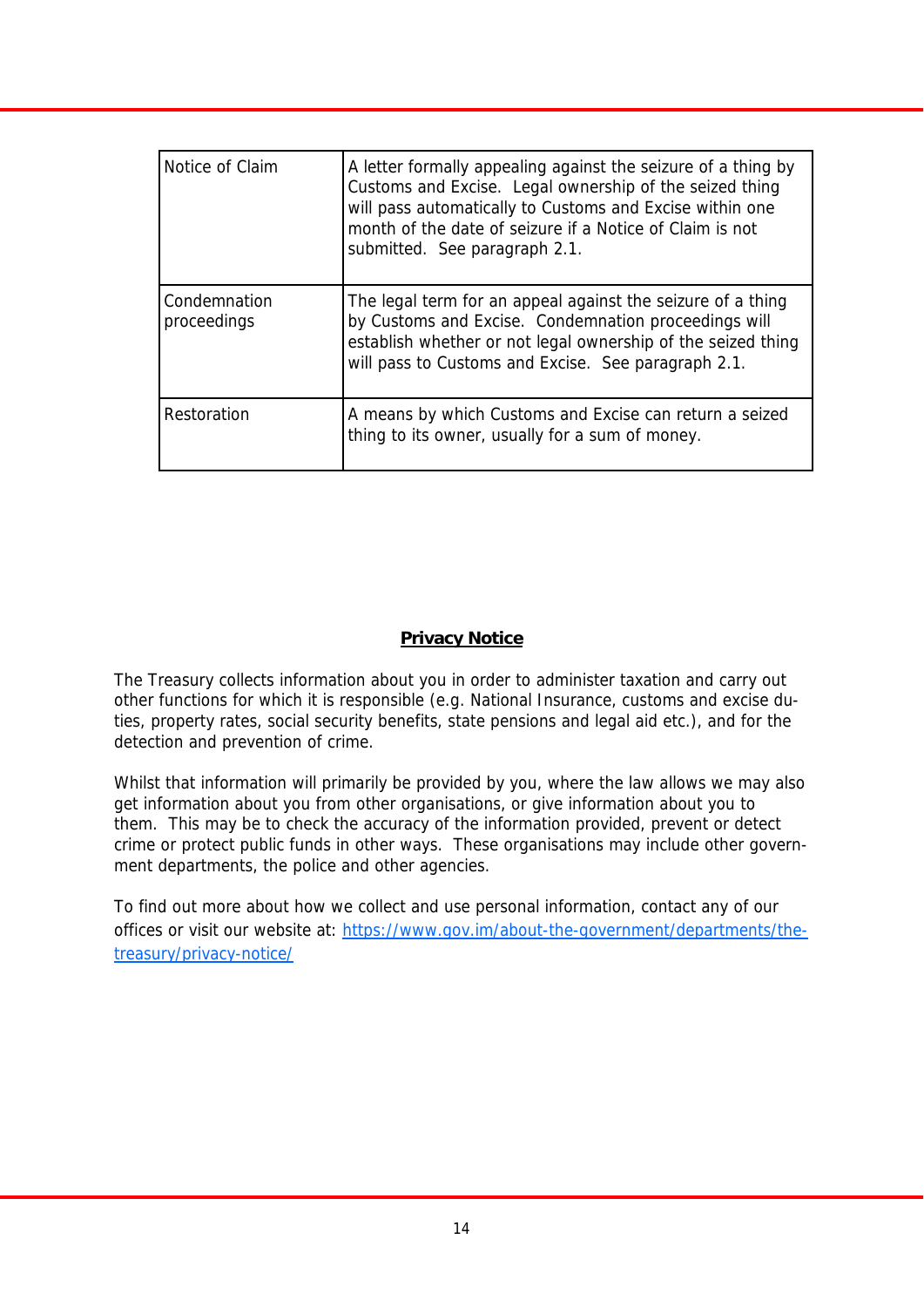## 6. **Letter A - Notice of Claim - Use this letter if you want to appeal to a court against the legality of the seizure (see section 2 of this notice)**

My address Daytime Telephone No

Customs address

 Any Customs Seizure Reference No and date and place of seizure

Date

List the seized things you wish to be included in your appeal:

| Owner | Thing and Quantity* |
|-------|---------------------|
|       |                     |
|       |                     |
|       |                     |
|       |                     |
|       |                     |
|       |                     |

 NB: Remember to include proof of ownership (this is particularly important if vehicles are concerned), together with any documentary information to support your claim.

 I/We\*\* the undersigned wish to appeal against Customs' legal right to seize the thing (s) listed above (see also attached sheet\*\*). Please commence legal proceedings so that I/we\*\* can challenge why the thing(s) were seized by Customs.

| Signed (1) | Signed $(2)$ <sup>**</sup> | Signed $(3)$ ** | Signed $(4)$ <sup>**</sup> |
|------------|----------------------------|-----------------|----------------------------|
|------------|----------------------------|-----------------|----------------------------|

Print Name **Print Name<sup>\*\*</sup>** Print Name<sup>\*\*</sup> Print Name\*\* Print Name\*\*

 \* For example show kilos (of rolling tobacco), number (of cigarettes) and litres (of  $alcohol$  + brand name

\*\* Delete as applicable

 EACH PERSON APPEALING AGAINST SEIZURE MUST PROVIDE THEIR FULL NAME AND ADDRESS. USE CONTINUATION SHEETS WHERE NECESSARY.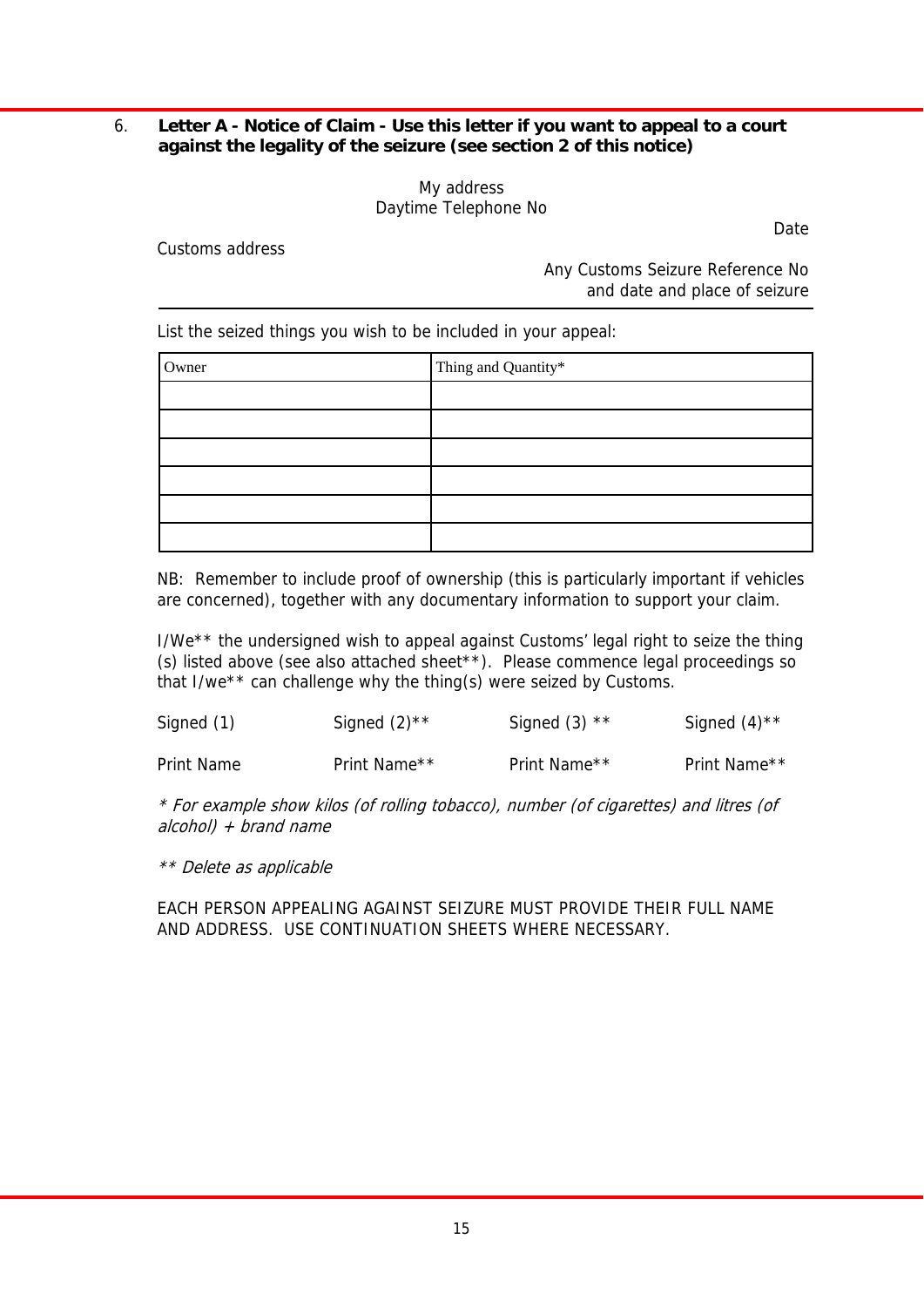#### 7. **Letter B - Use this letter if you want Customs and Excise to return seized things to you (see section 3 of this notice)**

My address Daytime Telephone No

Customs address

 Any Customs Seizure Reference No and date and place of seizure

**Date** 

 List the seized things you wish to be returned to you (if you are also appealing against the legality of the seizure and have already listed the things in Letter A you need only tick here  $\begin{bmatrix} 1 \end{bmatrix}$ :

| Owner | Thing and Quantity* |
|-------|---------------------|
|       |                     |
|       |                     |
|       |                     |
|       |                     |
|       |                     |
|       |                     |

 NB: Remember to include proof of ownership (this is particularly important if vehicles are concerned), together with any documentary information to support your claim.

I/We\*\* the undersigned ask for the return of the thing(s) indicated above (see also attached sheet\*\*):

 I/We\*\* believe that these things should be returned for the following reasons (please refer to section 3.5), if you require more space please attach a separate sheet:

**Note:** If your only reason for requesting the return of seized things is that you think that Customs had no legal right to seize them (e.g. that excise goods were entirely for your 'own use' or they were to be given to others as gifts 'free of charge'), you cannot rely on that as a reason for it to be returned to you. In those circumstances you must also challenge the legality of the seizure as set out in Section 2 of this notice.

 If you wish us only to consider returning the seized thing you must make it clear (by ticking the box below) that you do not also wish to contest the legality of the seizure.

**I/we\*\* do not wish to contest the legality of the seizure** [ ]

| Signed (1) | Signed $(2)$ <sup>**</sup> | Signed $(3)$ ** | Signed $(4)$ <sup>**</sup> |
|------------|----------------------------|-----------------|----------------------------|
| Print Name | Print Name**               | Print Name**    | Print Name**               |

 \* For example show kilos (of rolling tobacco), number (of cigarettes) and litres (of alcohol) + brand name

\*\* Delete as applicable

**Complete both Letter A and Letter B if you wish to** contest the legality of the seizure and, at the same time, ask Customs to consider returning a seized thing (**see sections 2 and 3 of this notice**).

 EACH PERSON APPEALING AGAINST SEIZURE MUST PROVIDE THEIR FULL NAME AND ADDRESS. USE CONTINUATION SHEETS WHERE NECESSARY.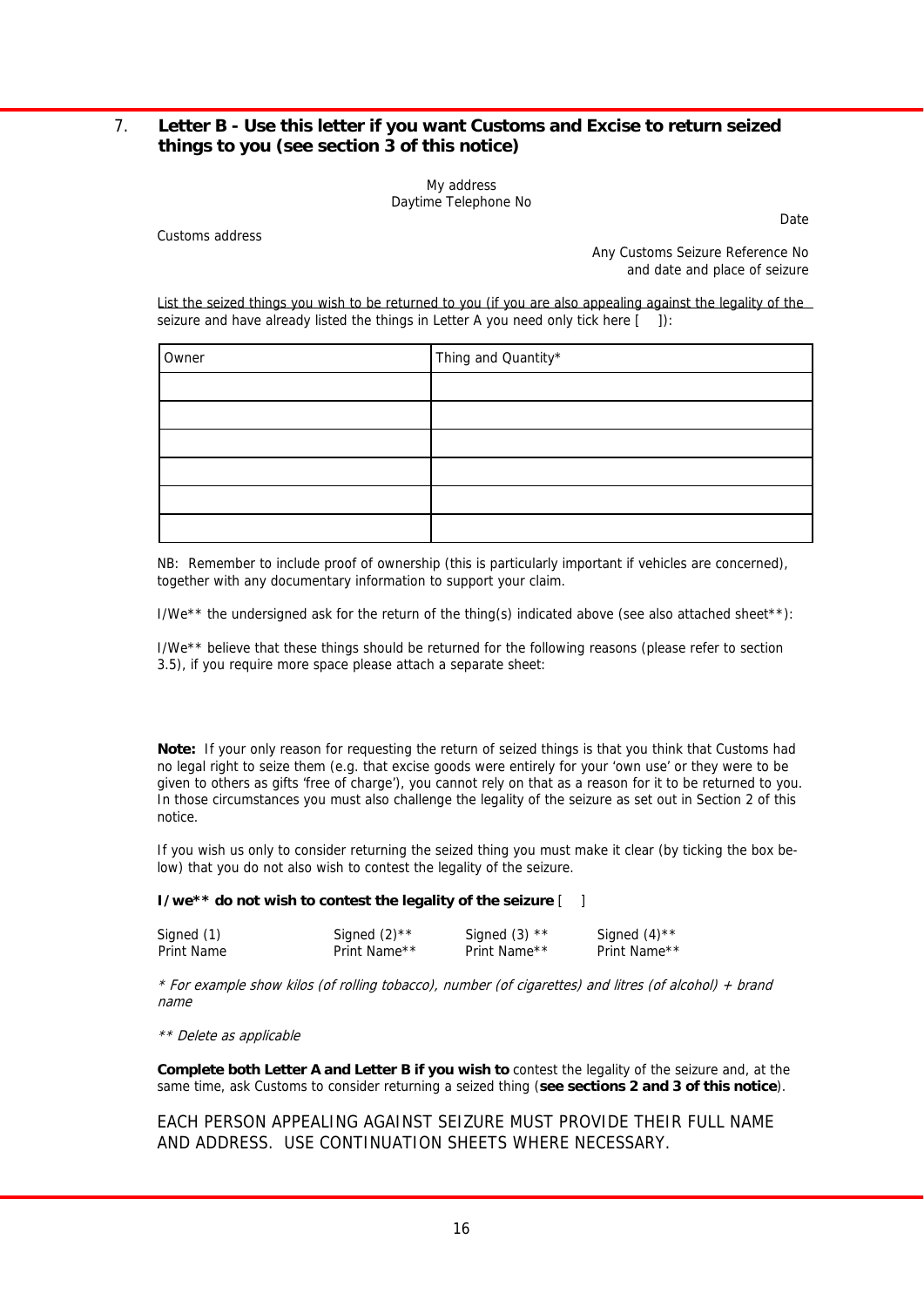## **Do you have any comments?**

We would be pleased to receive any comments or suggestions you may have about this notice. Please write to:

 Isle of Man Customs and Excise PO Box 6 Custom House North Quay Douglas Isle of Man IM99 1AG

#### **If you have a complaint or suggestion**

If you have a complaint please try to resolve it on the spot with our officer. If you are unable to do so, or have a suggestion about how we can improve our service, you should write to the Collector of Customs and Excise at the above address.

## **Amendments to this Notice**

| 9 August 2013 | Paragraph 2.1 amended, and paragraphs 2.2 and 2.6 replaced. |
|---------------|-------------------------------------------------------------|
| 30 May 2018   | Privacy Notice added.                                       |
| 13 June 2018  | Paragraph 1.3 amended re time limits for disposal.          |